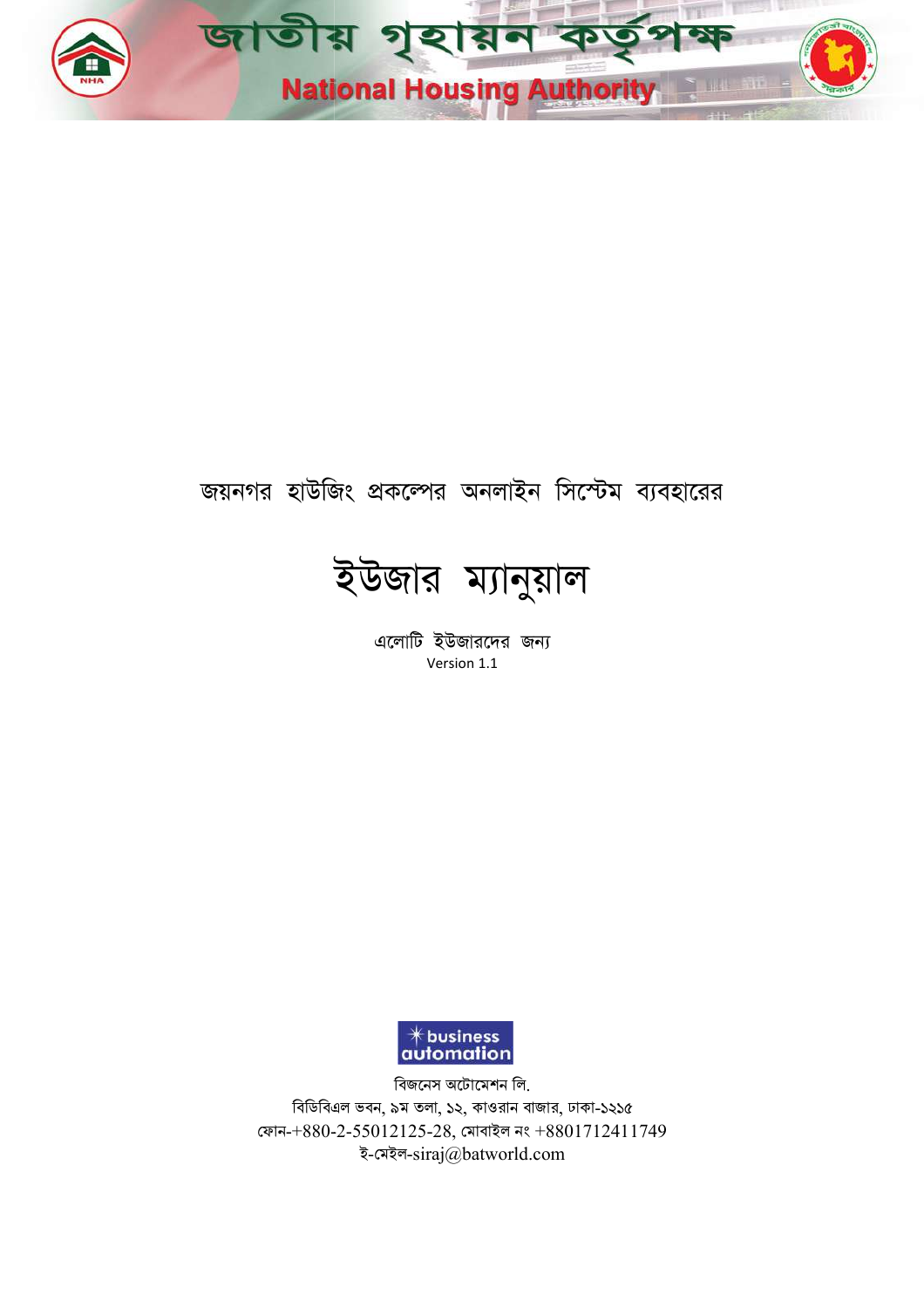



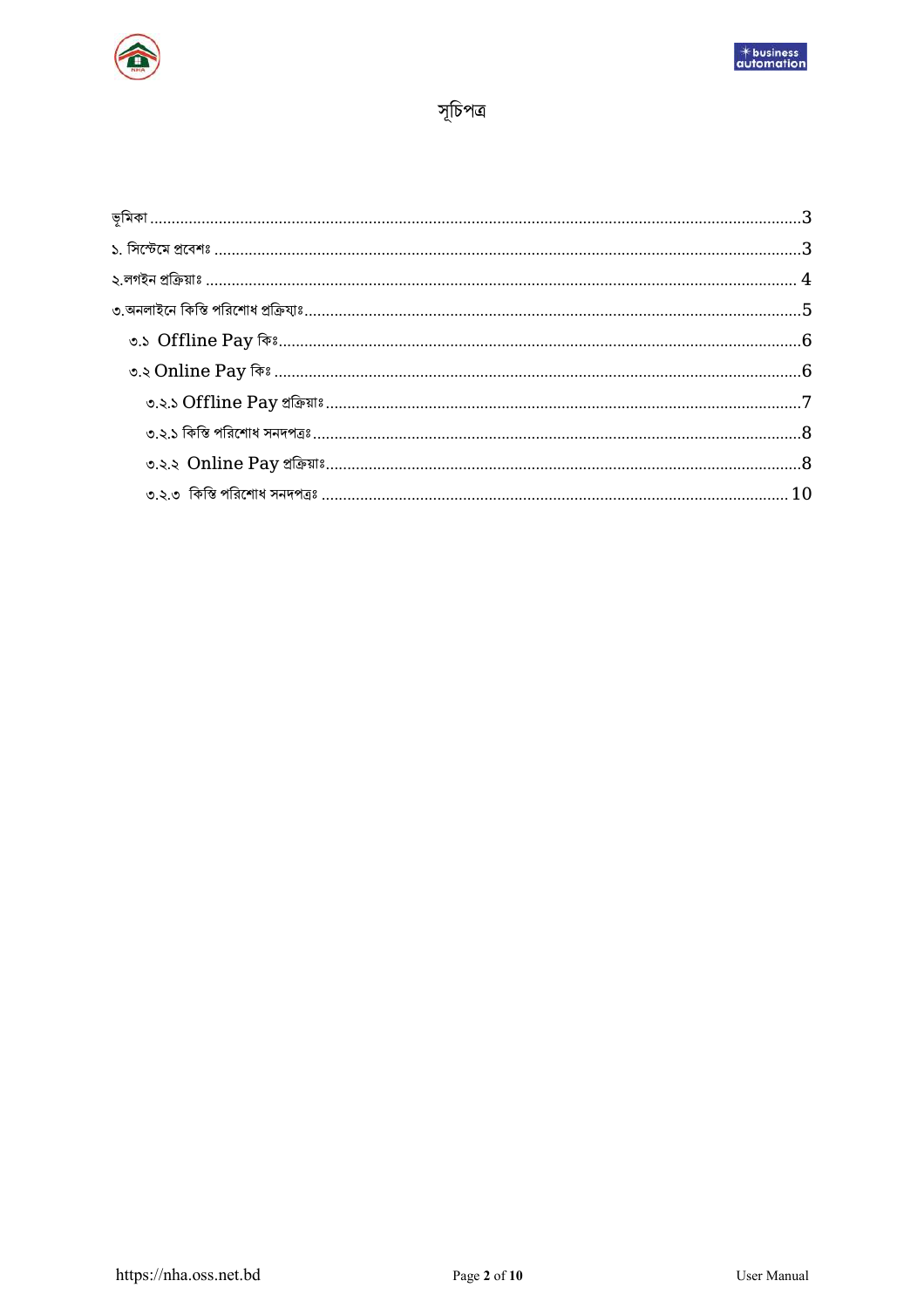



#### ভূমিকা

জাতীয় গৃহায়ন কর্তৃপক্ষ জয়নগর হাউজিং প্রকল্পে সম্মানিত এলোটিদের কিস্তির টাকা ঘরে বসে অনলাইনে পরিশোধের জন্য এই প্ল্যাটফর্ম নির্মাণ করেছে। একজন এলোটির কিস্তি পরিশোধ-পর্ণাঙ্গ তথ্যাবলি এই প্লাটফর্মে অন্তৰ্ভুক্ত থাকবে। এলোটিগন তাঁদের সংক্ৰান্ত পরিশোধিত/ অপরিশোধিত অথবা অন্য যেকোন তথ্য এই সিস্টেমের মাধ্যমে জানতে পারবেন। সম্পূর্ন অনলাইন- ভিত্তিক সিস্টেম হওয়ায় এলোটিগন বিশ্বের যেকোন জায়গা হতে সিস্টেমে প্রবেশ করে নিয়মিত কিস্তি পরিশোধ ও হালনাগাদ তথ্য জানতে পারবেন।

এলোটিগন কিস্তি পরিশোধ করার ক্ষেত্রে প্ল্যাটফর্মটি কিভাবে ব্যবহার করবেন তার জন্য এই ইউজার ম্যানুয়াল প্রণয়ন করা হয়েছে। অনুগ্রহ করে নিচের প্রক্রিয়া অনুসরন করে কিস্তি পরিশোধ করুন:

#### ১. সিস্টেমে প্রবেশঃ

সিস্টেমে প্রবেশের জন্য https://nha.oss.net.bd সাইটে লগঅন করুন অথবা জাতীয় গৃহায়ন কর্তৃপক্ষের ওয়েবসাইট থেকে Online System মেনুতে ক্লিক করুন।

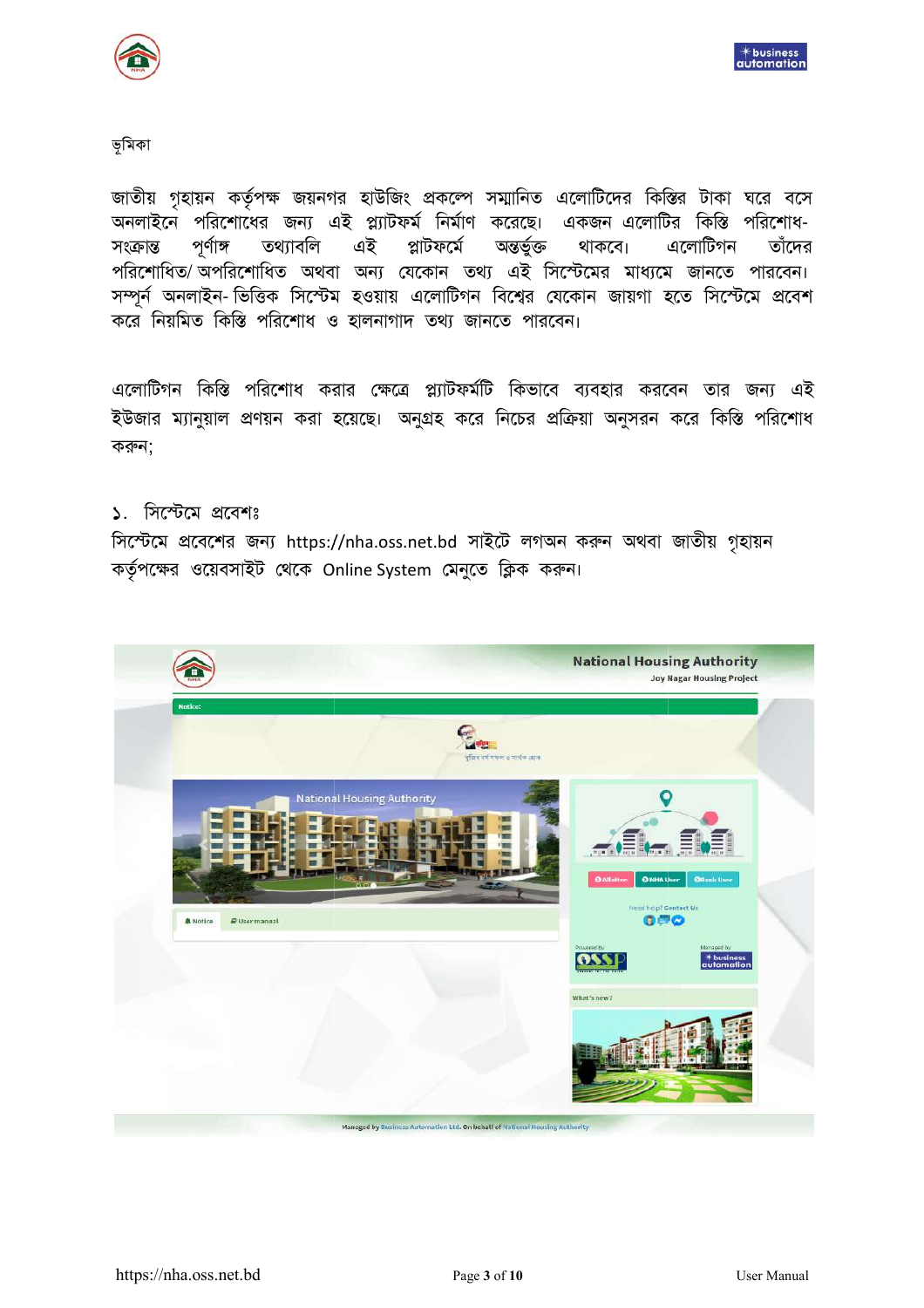

### ২. লগইন প্ৰক্ৰিয়াঃ

এই সিস্টেমে এলোটিদের জন্য কোনরকম ইউজার আইডি পাসওয়ার্ড তৈরি করার প্রয়োজন নেই। এলোটিগন অনলাইনে কিস্তি পরিশোধ করতে চাইলে Allottee অপশন এ ক্রিক করুন।

 $\textbf{20078} \quad \overbrace{\textbf{00078}}^{ \textbf{20078} \quad \textbf{10078}} \quad \textbf{0008} \quad \textbf{1009} \quad \textbf{1019} \quad \textbf{1019} \quad \textbf{1019} \quad \textbf{1019} \quad \textbf{1019} \quad \textbf{1019} \quad \textbf{1019} \quad \textbf{1019} \quad \textbf{1019} \quad \textbf{1019} \quad \textbf{1019} \quad \textbf{1019} \quad \textbf{1019} \quad \textbf{1$ দিন। Login অপশনে ক্লিক করুন।

Login অপশনে ক্লিক করলে আপনার মোবাইল নম্বরে একটি OTP (One Time Password) যাবে। OTP দিয়ে Submit অপশনে ক্লিক করুন। আপনার কিস্তি পরিশোধের প্যানেলটি প্রদর্শিত হবে।

বিঃদ্রঃ সিস্টেমে লগইন করার জন্য জাতীয় পরিচয়পত্র (NID) নম্বর ও মোবাইল নম্বর প্রয়োজন হবে। জাতীয় গৃহায়ন অফিসে আপনার জমাকৃত আবেদনপত্রে উল্লেখিত জাতীয় পরিচয়পত্র নম্বর ও মোবাইল নম্বরটি ব্যবহার করতে হবে। NID নম্বরটি সঠিক থাকলে তার অধীনে এন্ট্রিকৃত মোবাইল নম্বরটি ক্ষিনে ভেসে উঠবে। ঐ মোবাইল নম্বরে OTP প্রেরণ করা হবে।

জাতীয় পরিচয়পত্র নম্বর না মিললে অথবা মোবাইলে OTP না পেলে নির্বাহী প্রকৌশলীর কার্যালয়, মিরপুর গৃহসংস্থান বিভাগ- ২, মিরপুর- ঢাকায় যোগাযোগ করুন। অথবা +8809678771353 নম্বরে কল করুন।



| lect Project Name:                         | Joy Nagar Housing Project                                                                                                                                                                      |          |
|--------------------------------------------|------------------------------------------------------------------------------------------------------------------------------------------------------------------------------------------------|----------|
| D Number:                                  | 1214567890                                                                                                                                                                                     |          |
|                                            |                                                                                                                                                                                                | Logic    |
|                                            | জাতীয় পরিচয়পত্র নম্বর না মিলগে অঘবা মোবাইলে CTP না পেলে নির্বাহী প্রকৌশলীর ঝার্বালয়, মিরপুর<br>९१६मध्याम जिल्ला २२, प्रिराणुत-जाकाम त्याभारणाभ करून: प्राथमा +8809678771353 मध्युत कम करान: |          |
|                                            | <b>Your Mobile Number</b><br>01755676725                                                                                                                                                       | $\times$ |
| OTP has been sent please check your device |                                                                                                                                                                                                |          |
| OTP:                                       | Enter Your OTP                                                                                                                                                                                 |          |
|                                            | <b>Service</b>                                                                                                                                                                                 |          |

 $\bullet$  in  $\sim$ 

i.

.<br>জাতীয় পরিচয়পত্র নম্বর না মিললে অথবা মোবাইলে OTP না পেলে নির্বাহী প্রকৌশলীর কার্যালয়, মিরপুর ,<br>গহসংস্থান বিভাগ-২, মিরপর-ঢাকায় যোগাযোগ করুন। অথবা +8809678771353 নম্বরে কল ক



 $*$  business<br>automation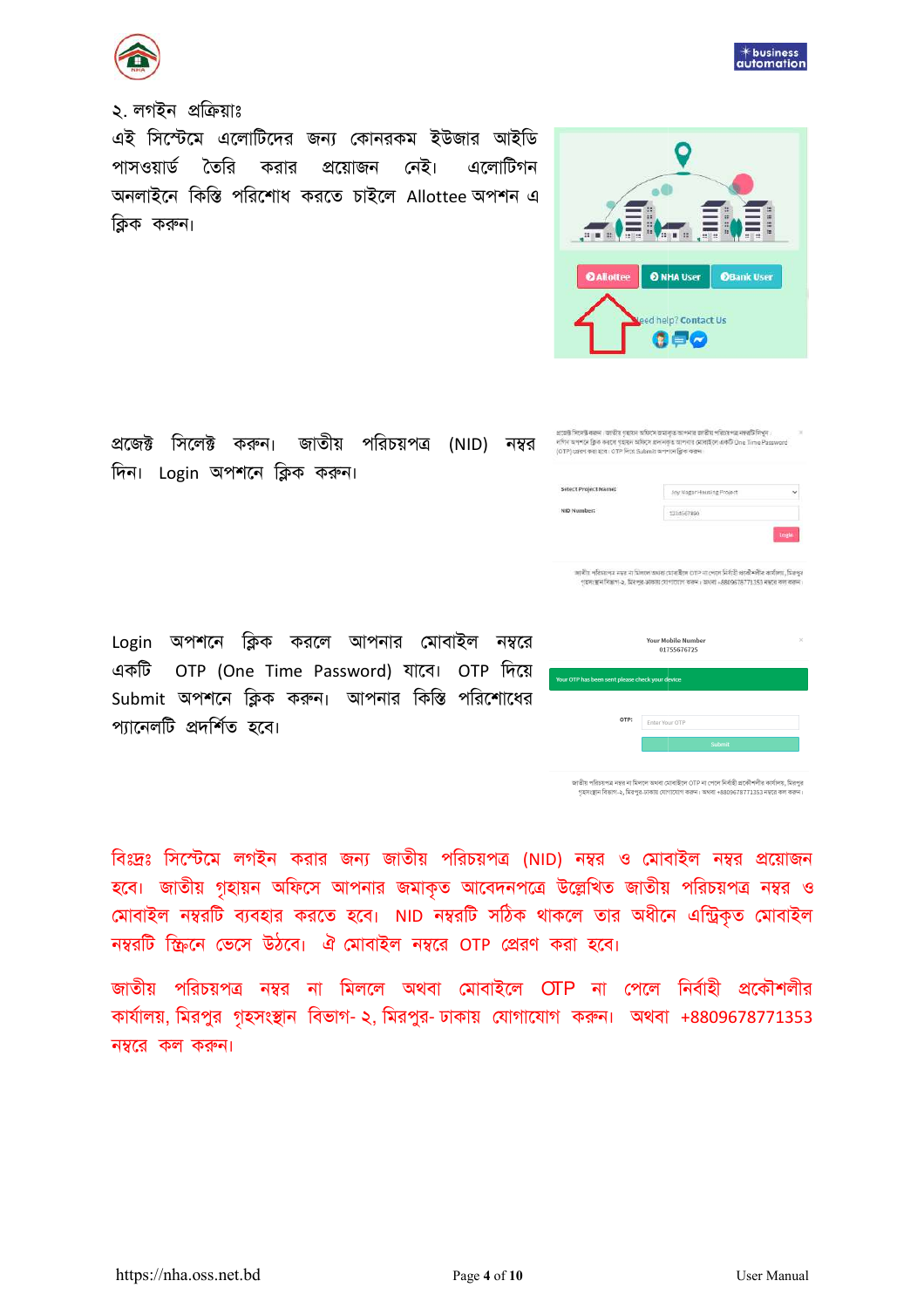



৩. অনলাইনে কিস্তি পরিশোধ প্রক্রিয়াঃ সিস্টেমে সফলভাবে al Housing Authority  $\overline{P}$   $\overline{O}$  seems লগইন করার পর শুরুতেই আপনার সাধারণ তথ্যাবলী প্ৰদৰ্শিত হবে। sepatrices<br>Telefi<br>Automobil

প্রথমবার লগইন করার পর Convert to Installment অপশনে ক্লিক করতে হবে। এই অপশনে ক্লিক করার সঙ্গে সঙ্গে আপনার নামে সকল কিস্তি তৈরি হবে।

| <b>O</b> Installment Information           |                                                                                                          | ← Early Settlement |
|--------------------------------------------|----------------------------------------------------------------------------------------------------------|--------------------|
| Individual Voucher<br>A Unpaid Installment | Unpaid Voucher<br>Paid Voucher                                                                           |                    |
|                                            | আপনার ইনস্টলমেন্ট এখনো তৈরী হয়নি। ইনস্টলমেন্ট তৈরী করার জন্য "Convert to Installment" বাটনে ক্লিক করুন। |                    |
|                                            | Convert to Installment                                                                                   |                    |

যে সকল কিস্তি পরিশোধ করতে চান, তাদের ডান দিকে টিক মার্ক দিয়ে Add to Voucher অপশনে ক্লিক করুন

| A Unpaid Installment           |    | <b>D</b> Unpaid Voucher<br><b>D</b> Paid Voucher |                                                                                            |                       |                    |                                                                           |                |
|--------------------------------|----|--------------------------------------------------|--------------------------------------------------------------------------------------------|-----------------------|--------------------|---------------------------------------------------------------------------|----------------|
| $\vee$ entries<br>$5$ how $10$ |    |                                                  | আপনি যে সকল ইন্দটলমেন্ট পে করতে চান সে গুলা টিক মার্ক দিন এবং " Add Voucher " এ ক্লিক করন। |                       |                    | Search:                                                                   |                |
| Installment No.                | 11 | 11<br>Months/Years                               | $\mathbb{I}$<br>Principal Amount                                                           | 11<br>Interest Amount | 11<br>Total Amount | 11<br>Payment Type                                                        | Action         |
| I                              |    | Mar.2020                                         | 17,761.00                                                                                  | 32,854.00             | 30,615.00          | Regular                                                                   | a              |
| 2                              |    | Apr 2020                                         | 17,761.00                                                                                  | 12,854.00             | 30,615.00          | Regular                                                                   | ø              |
| 3                              |    | May 2020                                         | 17,761.00                                                                                  | 12,854.00             | 30,615.00          | Regular                                                                   | $\Box$         |
| ¥,                             |    | Jun 2020                                         | 17,761.00                                                                                  | 32,854.00             | 30,615.00          | Regular                                                                   | $\Box$         |
| 5                              |    | Jul 2020                                         | 17,761.00                                                                                  | 12,854.00             | 30,615.00          | Regular                                                                   | $\Box$         |
| $6^\circ$                      |    | Aug 2020                                         | 17,761.00                                                                                  | 12,854.00             | 30,615.00          | Regular                                                                   | $\Box$         |
| Y.                             |    | Sep 2020                                         | 17,761.00                                                                                  | 12,854.00             | 30,615.00          | Regular                                                                   | $\Box$         |
| 黒.                             |    | Oct 2020                                         | 17,761.00                                                                                  | 12,854.00             | 30,615.00          | Regular                                                                   | $\Box$         |
| $\,2\,$                        |    | Nov 2020                                         | 17,761.00                                                                                  | 12,854.00             | 30,615.00          | Regular                                                                   | $\Box$         |
| 10                             |    | Dec 2020                                         | 17,761.00                                                                                  | 12,854.00             | 30,615.00          | Regular                                                                   | $\Box$         |
| Showing 1 to 10 of 192 entries |    |                                                  |                                                                                            |                       | Previous           | $\overline{3}$<br>$\overline{5}$<br>ià.<br>$\mathbf{1}$<br>$\overline{2}$ | $2\,0$<br>Next |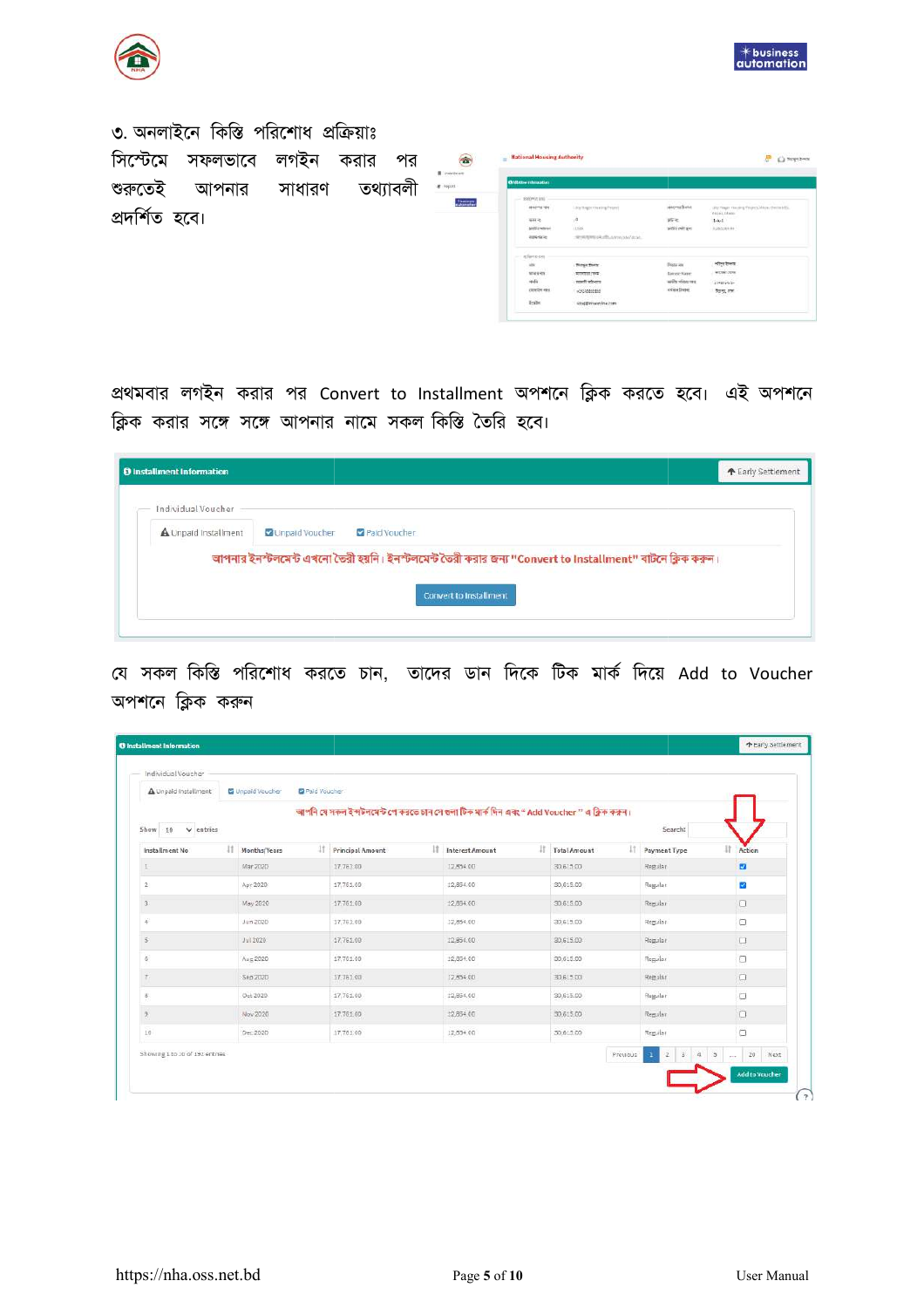



শুরুতে যে কিস্তিতে টিক দেওয়া হবে এখানে সেই কিস্তির তালিকা প্রদর্শিত হবে। নির্বাচিত কোন কিস্তি বাতিল করতে চাইলে ঐ কিস্তিতে টিক দিয়ে Remove Installment অপশনে ক্লিক করুন, আরো কিস্তি যুক্ত করতে add installment অপশনে ক্লিক করুন। তারপর পেমেন্ট প্রক্রিয়ায় শুরু করুন।

| <b>A</b> Voucher Information                                                                                                                                                                                                                                                                                                                                                                                                                      |                    |                         |    |                              |                     |                    |                             |    |                   |
|---------------------------------------------------------------------------------------------------------------------------------------------------------------------------------------------------------------------------------------------------------------------------------------------------------------------------------------------------------------------------------------------------------------------------------------------------|--------------------|-------------------------|----|------------------------------|---------------------|--------------------|-----------------------------|----|-------------------|
| ভাউচার তথ্য                                                                                                                                                                                                                                                                                                                                                                                                                                       |                    |                         |    |                              |                     |                    |                             |    |                   |
| জামানতকারীর নাম                                                                                                                                                                                                                                                                                                                                                                                                                                   | : Sirajul Islam    |                         |    | জামানতকাৰীৰ মোৰাইল নম্বৰ     |                     | : 017124111111     |                             |    |                   |
| ট্র্যাকিং নাম্বর                                                                                                                                                                                                                                                                                                                                                                                                                                  | : NHAJul202019550  |                         |    | ভাউচার তেরির তারিখ           |                     | $: 2020 - 07 - 17$ |                             |    |                   |
| পেমেণ্টের ধরন                                                                                                                                                                                                                                                                                                                                                                                                                                     | : Offline          |                         |    | মোট সুদের পরিমাণ             |                     | : 12,854.00        |                             |    |                   |
| মেট প্ৰিন্সিপাল এমাউন্ট                                                                                                                                                                                                                                                                                                                                                                                                                           | :17,761.00         |                         |    | মোট টাকার পরিমাণ             |                     | :32,247.80         |                             |    |                   |
| প্ৰয়োজনীয় দিক নিৰ্দেশনা।<br>১. আপনি ব্যাংকে গিয়ে পেমেণ্ট করতে চাইলে "Offline Pay " বাটনে ক্লিক করে ভাউচার তৈরি করে ভাউচার ব্যাংকে জমা দিয়ে পেমেণ্ট করল।<br>২. আপনি অনলাইনে পেমেণ্ট করতে চাইলে "Online Pay" বাটনে ক্লিক করে প্রয়োজনীয় তথ্য প্রদান করে পেমেণ্ট করন্দা।<br>৩. ইনস্টলমেন্ট নতুন এ্যাড অথবা রিমুভ করার পর অবশ্যই ভাউচার রি জেনারেট করতে হবে। রি জেনারেট করা না হলে ব্যাংক কর্তৃপক্ষ টাকা জামা নিডে পারবে না।<br>Installment Info |                    |                         |    |                              |                     |                    |                             |    |                   |
| Added Installation                                                                                                                                                                                                                                                                                                                                                                                                                                |                    |                         |    |                              |                     |                    | <b>X</b> Remove Installment |    | + Add Installment |
| $\vee$ entries<br>25                                                                                                                                                                                                                                                                                                                                                                                                                              |                    |                         |    |                              |                     |                    | Search:                     |    |                   |
| Show<br>17<br>Installment No.                                                                                                                                                                                                                                                                                                                                                                                                                     | 11<br>Months/Years | <b>Principal Amount</b> | 11 | 11<br><b>Interest Amount</b> | <b>Total Amount</b> | IT.                | Payment Type                | 11 | Action            |
| $\overline{1}$                                                                                                                                                                                                                                                                                                                                                                                                                                    | Mar 2020           | 17,761.00               |    | 12,854.00                    | 30,615.00           |                    | Delayed                     |    | ø                 |

#### ৩.১ Offline Pay কিঃ

ভাউচার তৈরি করে ব্যাংকে গিয়ে টাকা পরিশোধ করতে Offline Pay ক্লিক করুন। এখানে একটি ভাউচার তৈরি হবে। নির্বাচিত যেকোন ব্যাংকে ভাউচারটি জমা দেওয়া যাবে। (এইমূহূর্তে শুধুমাত্র One Bank Limited এর নামে ভাউচার তৈরি হবে)। ভাউচারটি ব্যাংকে জমাদানের পর ব্যাংক কৰ্তৃক অনমোদন হলে কিস্তি পরিশোধ সমাপ্ত হবে।

#### ৩.২ Online Pay কিঃ

অনলাইনে পেমেন্ট করতে এই অপশনে ক্লিক করুন। এখানে বিশ্বের যেকোন ব্যাংকের Visa Card, Master Card, Nexus Card এবং মোবাইল ব্যাংক হিসেবে bKash ও Roket একাউন্টের মাধ্যমে টাকা পরিশোধ করা যাবে।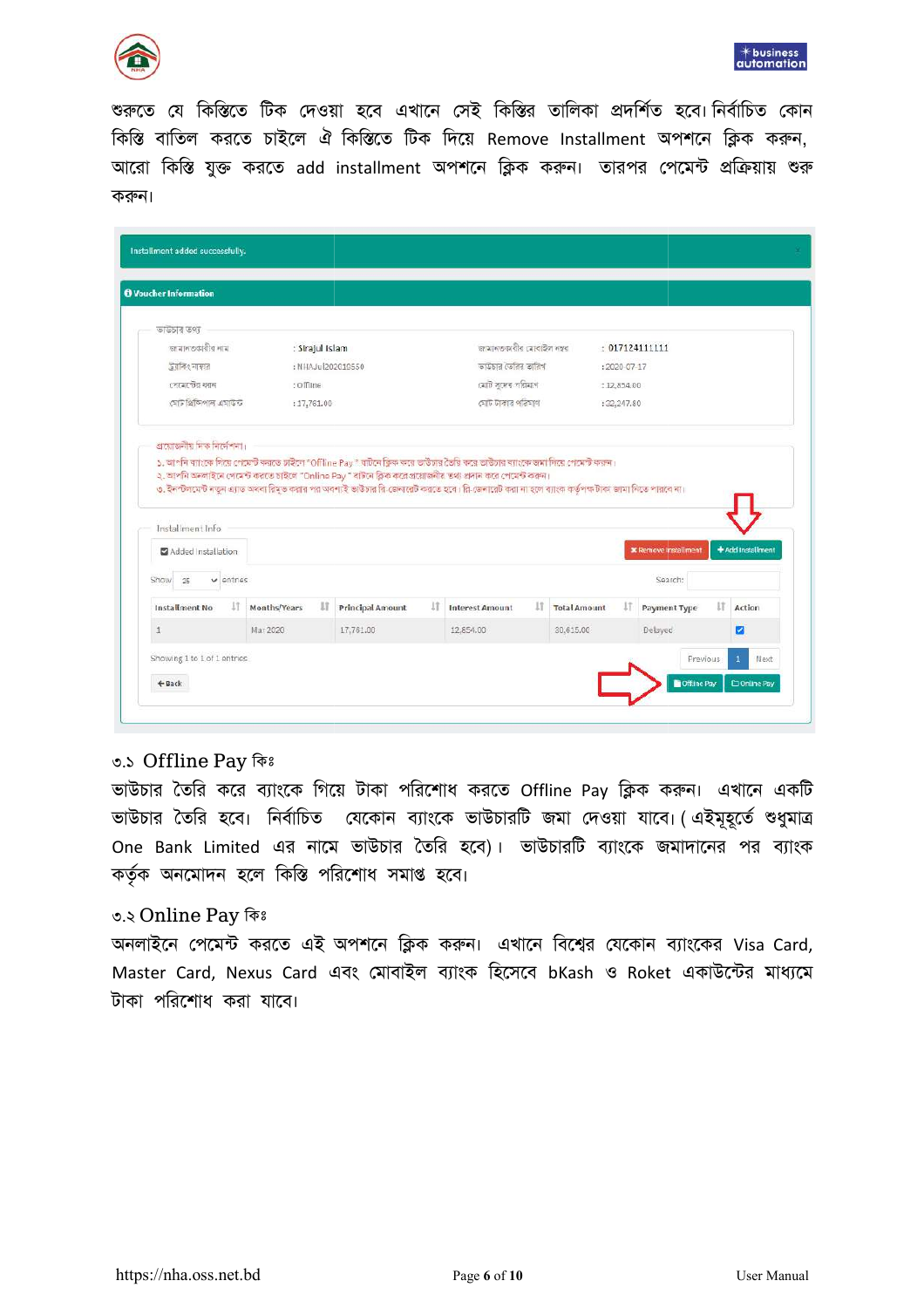



৩.২.১ Offline Pay প্রক্রিয়াঃ

ব্যাংকে গিয়ে টাকা পরিশোধ করতে offline pay অপশনে ক্লিক করুন।

| $Show$ $15 - 4$ antines |       |              |    |                  |    |                 |   |              | sainty       |      |        |
|-------------------------|-------|--------------|----|------------------|----|-----------------|---|--------------|--------------|------|--------|
| histallment No.         | $-11$ | Months/Years | 31 | Principal Amount | 1t | Interest Amount | n | Total Amount | Payment Type | - 11 | Action |
|                         |       | Mar 2020     |    | 17,751.00        |    | 12,854.00       |   | wath.co      | Delayett     |      |        |

ভাউচারটি তৈরি হওয়ার জন্য অপেক্ষা করুন।

| Show<br>$\times$ untiles.<br>.25 |                       |                        |                        |                   | Search:           |        |
|----------------------------------|-----------------------|------------------------|------------------------|-------------------|-------------------|--------|
| 11<br>Installment No             | $-11$<br>Months/Yuars | 11<br>Principal Amount | 11<br>Interest Aroount | Ħ<br>Total Amount | П<br>Payment Type | Action |
|                                  | Mar 2020              | 37,783.00              | 12,854.00              | at/utato          | Délayest          | о      |

ভাউচার তৈরি হওয়ার পর Download Voucher অপশন আসবে। ভাউচার নিতে Download Voucher অপশনে ক্লিক করুন।

| Added Installation<br>조건사람 사람들의 시계 사용 사람                        |                 |                     |   |                        |   |                              |                                         |   | +Até insalment |
|-----------------------------------------------------------------|-----------------|---------------------|---|------------------------|---|------------------------------|-----------------------------------------|---|----------------|
| Show 35<br>w antries                                            |                 |                     |   |                        |   |                              | SAMETA                                  |   |                |
| Installment No.<br>п                                            | Months/Years II | Principal Amount    | ш | <b>Interest Amount</b> | п | <b>Total Amount</b><br>$\pi$ | Payment Type                            | 山 | Action         |
|                                                                 | Mar 2020        | 17,761.00<br>,,,,,, |   | 12,854.00              |   | 30,615.01<br><b>HILLY</b>    | Dataway<br><b>The Company's Company</b> |   | D.             |
| the field of the field and share<br>Showing 1 to 1 of 1 entries |                 |                     |   |                        |   |                              | Previous                                |   | hizid<br>٠     |

Download Voucher অপশনে ক্লিক করার পর এই পেমেন্ট ভাউচারটি ডাউনলোড হবে। এখানে আপনার প্রদত্ত কিস্তির সমস্ত হিসেব স্বয়ংক্রিয়ভাবে আপডেট থাকবে। এখানে যে টাকার পরিমাণ উল্লেখ থাকবে আপনাকে অবশ্যই তাই পরিশোধ করতে হবে। ভাউচারটি প্রিন্ট করুন এবং উল্লেখিত ব্যাংকে জমা করুন।

|                                                                                |                                                                                                    | মাসিক কিন্তি পরিশোদের পেমেন্ট ভাউচার<br>Voucher No.: NHAJu(202019550 PIN: 9597)                                                               |
|--------------------------------------------------------------------------------|----------------------------------------------------------------------------------------------------|-----------------------------------------------------------------------------------------------------------------------------------------------|
| शक्ति<br>eritora ava:<br>क्लम ७ इसके मर<br>बिजार संद<br>初開)<br>राईसान जिंकामा: | 17 july 2020<br>NHA Jul202019550<br>$1.1 - A - 1$<br>12365465544<br>Sirejul Islam<br>Mirpur, Dhaka | eriteme erfen: 17 July, 2020<br>काठित बाहरूम:<br>One Bank Limited<br>शास्त्र नम:<br>01755676725<br>टभान्दांडेल नगर।<br>प्राणिक किपिस विश्वस्थ |
|                                                                                |                                                                                                    | 1 Mar 20                                                                                                                                      |
|                                                                                | বিবরণ                                                                                              | प्राका<br>97071                                                                                                                               |
| Principal Amount                                                               |                                                                                                    | 17.761.00                                                                                                                                     |
| Interest Amount                                                                |                                                                                                    | 12,854.00                                                                                                                                     |
| Penalty Amount                                                                 |                                                                                                    | 1.632.80                                                                                                                                      |
|                                                                                | Total: Thirty Two Thousand, Two Hundred and Fourty Seven point Eight                               | 32.247.80                                                                                                                                     |
| क्रमा का से सामा<br>family:                                                    |                                                                                                    | इसलाहिल भगवा                                                                                                                                  |

বিঃদ্রঃ প্রতিটি ভাউচারের উপরে ভাউচার নম্বর ও পিন নম্বর দেওয়া আছে। ভাউচারটি ডাউনলোড না করেও ব্যাংকে ভাউচার নম্বরও পিন নাম্বার প্রদান করলে ব্যাক কর্মকর্তা এই ভাউচারটি পেয়ে যাবেন। তবে অবশ্যই ভাউচারে যে ব্যাংকের নাম থাকবে সেই ব্যাংকে জমা করতে হবে।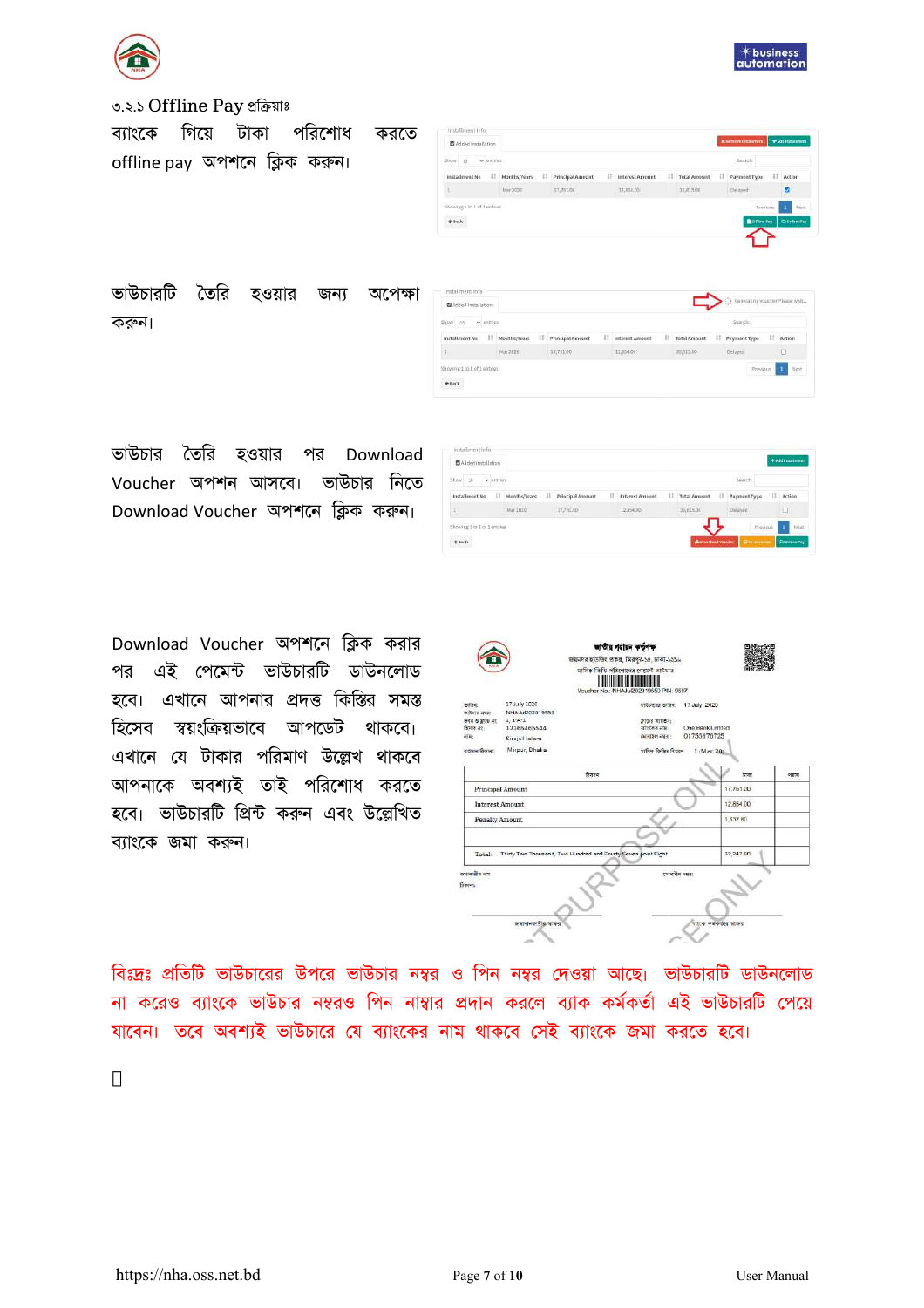



#### ৩.২.১ কিস্তি পরিশোধ সনদপত্রঃ

|                                                     |                                                  |                                                                                                                       | জাতীয় গৃহায়ন কৰ্তৃপক্ষ<br>জয়নগর হাউজিং প্রকল্প, মিরপুর-১৫, ঢাকা-১২১৬<br>মাসিক কিন্তি পরিশোধের রশিদ<br>Voucher No.: NHAJun202072490 |                                           |  |
|-----------------------------------------------------|--------------------------------------------------|-----------------------------------------------------------------------------------------------------------------------|---------------------------------------------------------------------------------------------------------------------------------------|-------------------------------------------|--|
| ভাউচারেরতারিখ:<br>ভাউচার নম্বর:                     | 17 July 2020<br>NHA.Jun202072490                 |                                                                                                                       |                                                                                                                                       | জমাদানের অরিখ: 17 July 2020               |  |
| তবন ও ফ্রাট নং<br>হিসাব নং:<br>নাম:                 | $1.1 - A - 1$<br>001-3000000215<br>Sirajul Islam |                                                                                                                       | ফ্রাটের আয়তন:<br>ৰাংকের নাম:<br>মোবাইল নম্বর :                                                                                       | 1500SF<br>One Bank Limited<br>01712411749 |  |
| বৰ্তমান ঠিকানা:                                     | Mirpur, Dhaka                                    |                                                                                                                       | মাসিক কিস্তির বিবরণ                                                                                                                   | 12-14 (Feb 21 to Apr 21)                  |  |
| গহীত অৰ্থের পরিমান:                                 |                                                  | জয়নগর মিরপুর হাউজিংয়ের পেট এর 2, ২-জি-৯ $12$ - $14$ (Feb $21$ to Apr $21$ ) মাসের কিস্তি গ্রহণ করা হলো<br>91.845.00 |                                                                                                                                       |                                           |  |
| ণহীত অৰ্থের পরিমান কথায়:<br>বাংকের নাম<br>শখর নাম: |                                                  | Ninety One Thousand, Eight Hundred and Fourty Five point Zero Zero<br>One Bank Limited                                |                                                                                                                                       |                                           |  |
|                                                     | অনুমোদনকারী ব্যাংক কর্মকর্তার নাম:               | Mirpur Branch<br>Md. Shafiqul Islam, Senior Officer                                                                   |                                                                                                                                       |                                           |  |
|                                                     |                                                  | অনমোদনকারী ব্যাংক কর্মকর্তার স্বা <del>ফ</del> র                                                                      |                                                                                                                                       |                                           |  |

## **0.२.२ Online Pay थक्तिशा**8

ঘরে বসে অনলাইনে পেমেন্ট করতে Online Pay অপশনে ক্লিক করুন।

| $\vee$ entries            |    |           |                         |                        |    |                     |    | Search:             |    |               |
|---------------------------|----|-----------|-------------------------|------------------------|----|---------------------|----|---------------------|----|---------------|
| J1<br><b>Months/Years</b> | IJ |           | IJ,                     | <b>Interest Amount</b> | Jî | <b>Total Amount</b> | Jî | <b>Payment Type</b> | IJ | <b>Action</b> |
| Mar 2020                  |    | 17,761.00 |                         | 12,854.00              |    | 30,615.00           |    | Delayed             |    | ø             |
|                           |    |           | <b>Principal Amount</b> |                        |    |                     |    |                     |    |               |

এই অপশনে ক্লিক করার সঙ্গে সঙ্গে সিস্টেম স্বয়ংক্রিয়ভাবে সোনালী ব্যাংকের পেমেন্ট গেটওয়েতে নিয়ে যাবে। পেমেন্ট গেটওয়েতে প্রবেশের পর নিচের চিত্রটি প্রদর্শিত হবে।

বিঃদ্রঃ এখানে Cards, Mobile Banking,

| Sonali Payment<br>Gateway                                                  | <b>Payment Method</b><br>嬉                                                   |  |
|----------------------------------------------------------------------------|------------------------------------------------------------------------------|--|
| Payment Information                                                        | Mobia literatur<br><b>Stander Stane</b><br>Cable<br><b>THE REAL PROPERTY</b> |  |
| Payment To National Heading Authority<br>Versmittel SmyJatem<br>Payment Dr |                                                                              |  |
| <b>Attroductor</b><br>Gerried:<br>Pay Amount                               | <b>MA</b><br><b>Contract of the Second</b><br><b>Integra Sander</b>          |  |
| 32247.83<br><b>County</b>                                                  |                                                                              |  |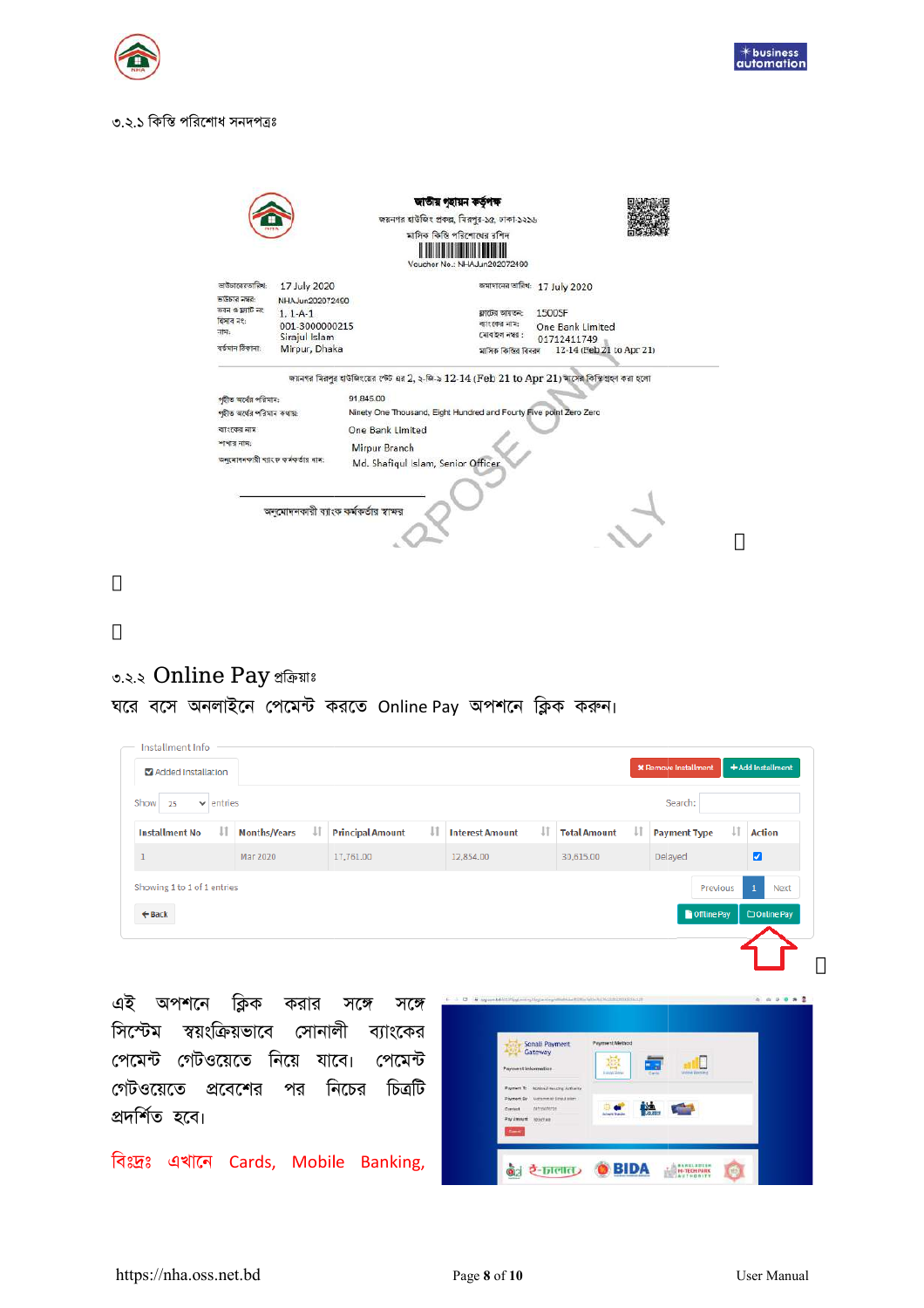



Account Transfer, Counter এই চারটির যেকোনো একটি অপশন সিলেক্ট করতে পারেন। যেকোন ভিসা কার্ড, মাস্টার কার্ড ও নেক্সাস কার্ড ব্যবহার করতে পারেন। মোবাইল ব্যাংক হলে বিকাশ বা রকেট এর মাধ্যমে পেমেন্ট করা যাবে। সোনালী ব্যাংকে আপনার একাউন্ট থাকলে ঐ একাউন্ট থেকে টাকা ট্রান্সফারের জন্য অ্যাকাউন্ট ট্রান্সফার ব্যবহার করবেন। কাউন্টার সিলেক্ট করলে একটি ভাউচার তৈরি করে সোনালী ব্যাংকের নির্ধারিত শাখায় করতে পারেন।

এখানে ভিসা কার্ডের মাধ্যমে পেমেন্ট করতে একটি প্রসেস দেখানো হচ্ছে।কার্ডের ক্ষেত্রে যেকোন পেমেন্ট একই প্রক্রিয়ায় সম্পন্ন হবে।

| কার্ড সিলেক্ট করুন। ভিসা অপশনে<br>ক্লিক |                                                                                                                                                                                                                                                      |                                                                                                                                                                |
|-----------------------------------------|------------------------------------------------------------------------------------------------------------------------------------------------------------------------------------------------------------------------------------------------------|----------------------------------------------------------------------------------------------------------------------------------------------------------------|
| করুন।                                   | Sonali Payment<br>Payment Information<br>Payment National Housing Authority<br>70<br>Payment<br>Istohermed Sirajul<br>try.<br>Jozam<br>01755876725<br>Contact<br>Pay<br>32247.80<br>Ampurt<br><b>Tancel</b><br>$\lambda$ $\tau$ $\tau$<br>$\ddot{z}$ | Payment Method<br>粵<br>2. 2<br>Street Dirth<br>Motille Thereony<br>$\mathbf{C}$<br><b>VISA</b><br>Ø<br><b>MasterCard</b><br>كالمتبا<br>- IN BANGLADESH<br>DINA |
| পুনরায় ভিসা অপশন এ ক্লিক করুন।         | + 0 C # Request con Control Home<br>Ø<br>Older Digisis 带<br>Merchant: Noissal Hausing Jathority<br>Transaction ID: #Max54900241201<br>Total Amount (BDT) ; 33247.60                                                                                  | 0.0012<br>QCash Payment Gateway<br>Seinct Payment Method<br>Cobit or Credit Cards<br><b>VISA</b><br>$\boldsymbol{\sigma}$                                      |
|                                         |                                                                                                                                                                                                                                                      | IT Consultants Limited 2019                                                                                                                                    |
| আপনার ভিসা কার্ডের তথ্য দিন।            | SONALI PAYMENT SYSTEM<br>Serani parment &<br>Cost number<br>4341-1020-0041-5241<br>VEM<br>Ripiny storth * Ripley year *<br>$11 - w$ $28 - w$<br>Cardinater name **<br>$800$<br>Security code                                                         |                                                                                                                                                                |

TOTAL BDT 32247.80

EBL SKYPAY

Payne